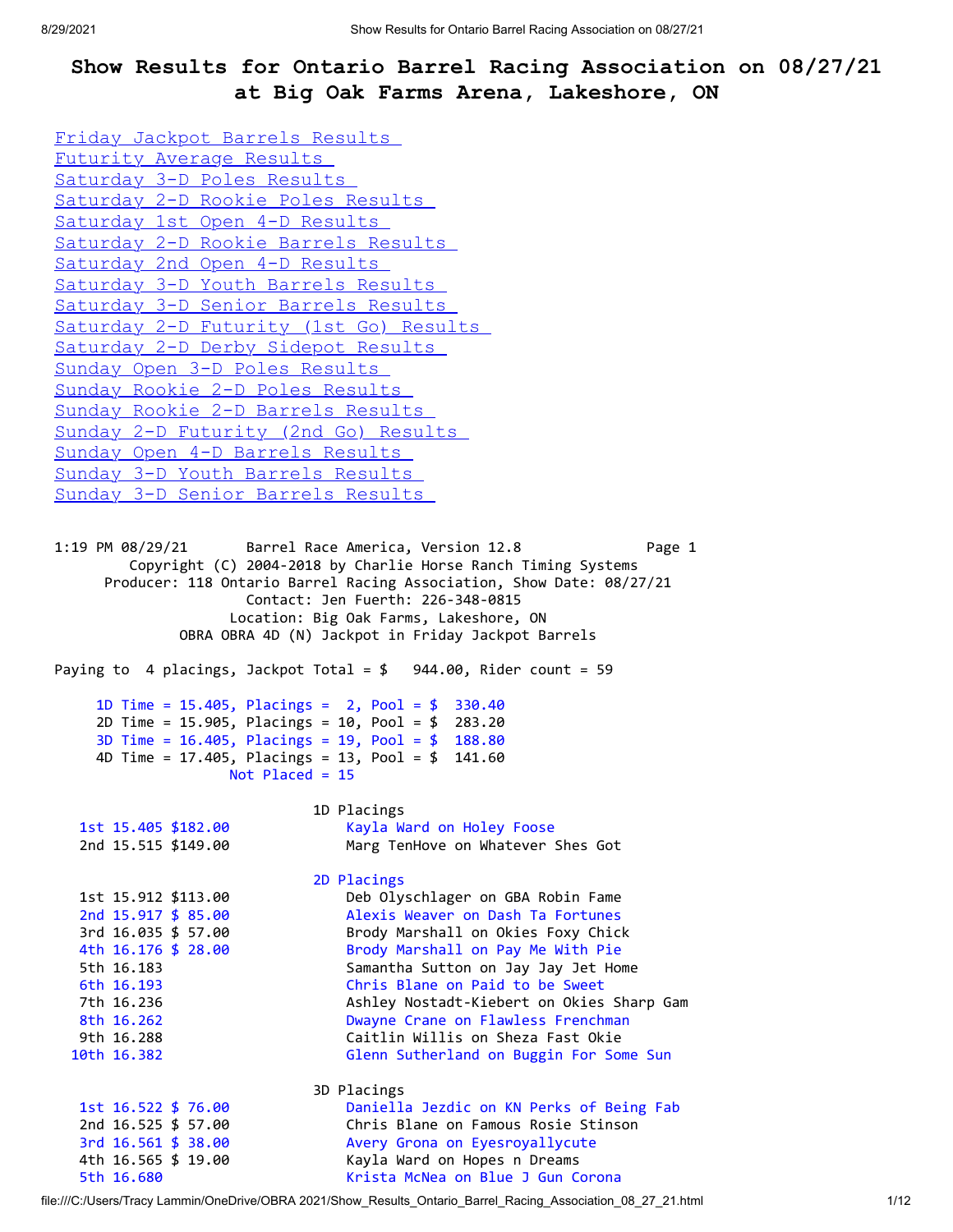8/29/2021 Show Results for Ontario Barrel Racing Association on 08/27/21

| 6th 16.768  | Katie Wolfe on Abatoutofhell          |
|-------------|---------------------------------------|
| 7th 16.771  | Alexis Weaver on Prescriptionsforcash |
| 8th 16.834  | Valerio Catulli on Rocket ta Heaven   |
| 9th 16.982  | Faith Lewis on Go Shannon Go          |
| 10th 16.984 | Brianne Shanahan on Jazz              |
| 11th 17.023 | Colton Jackson on Smoothtown Whiz     |
| 12th 17.029 | Katie Wolfe on Smokin Hillary         |
| 13th 17.068 | Ron Bell on CLF Toast To Fame         |
| 14th 17.073 | Haley Ward on Nobolis Gold Rush       |
| 15th 17.328 | Sue Leyzac on I Wanna Be Famous Too   |
| 16th 17.349 | Hannah Lucio on Peg Olenas Silver     |
| 17th 17.353 | Melissa Kersey on LL Sparky Dun It    |
| 18th 17.396 | Cadance Nelson on Side Car Blue Chip  |
| 19th 17.397 | Abby Pepper on Respec This Tabu       |
|             |                                       |

## 4D Placings

1:19 PM 08/29/21 Barrel Race America, Version 12.8 Page 2 OBRA OBRA 4D (N) Jackpot in Friday Jackpot Barrels

|     | 1st 17.457 \$ 57.00 | Charlene Catulli on Frenchman's Fuel      |
|-----|---------------------|-------------------------------------------|
|     | 2nd 17.499 \$ 42.00 | John Smith on Cinnamin                    |
|     | 3rd 17.563 \$ 28.00 | Ashley Nostadt-Kiebert on What A Northern |
|     | 4th 17.800 \$ 14.00 | Haley Silliker on Kiss My Attitude        |
|     | 5th 17.901          | Colton Jackson on Home Ta Fame            |
|     | 6th 17.974          | Brianne Shanahan on Blaze                 |
|     | 7th 18.026          | Jennelle McMahon on Doc's Away            |
|     | 8th 18.161          | Jennifer Fuerth on Big Oaks Royal Pep     |
|     | 9th 18.252          | Jannine Clark on Charlie                  |
|     | 10th 19.847         | Derick Crane on Kinda Likea Lovesong      |
|     | 11th 19.935         | Haley Ward on LIL Peppy Inspirit          |
|     | 12th 19.941         | Kayla Ward on Hollywood Blue Storm        |
|     | 13th 23.050         | Warren Craig on Marked Ta Fame            |
|     | N/T 416.459         | Wynter Eddy on Okies Wild Girl            |
| N/T | 416.667             | Jody Illman-Bernard on Uino Royal Tee     |
| N/T | 416.999             | Wynter Eddy on Okie Runnin Cinch          |
| N/T | 417.439             | Pasia Danihar on Sebastian                |
| N/T | 417.714             | Amy Fotheringham on LL Frosty Miss Pine   |
| N/T | 419.008             | Daniella Jezdic on Whiz he a Gunner       |
| N/T | 419.419             | Brooklyn Ward on Cash'n Sweet Revenge     |
| N/T | 419.440             | Gracie Mills on Dunit Like a Texan        |
| N/T | 422.336             | Lindsey Medland on Okies Running Rebel    |
| N/T | 423.800             | Jim Shepley on Slick Flirty Flirt         |
| N/T | 426.079             | Matteo Catulli on Favourite Leader        |
| N/T | 426.196             | Zoey Craig on Large an N Charge           |
| N/T | 432.007             | Avery Grona on Zoomn Wave                 |
| N/T | 441.336             | Dana Kok on Shiney Girls R Fast           |
| N/T | 444.171             | Katie Marshall on Zip Of CrownRoyal       |
|     |                     |                                           |

<span id="page-1-0"></span>1:19 PM 08/29/21 Barrel Race America, Version 12.8 Page 1 NPBA Fixed Payout Jackpot in Futurity Average

Jackpot Total =  $$ 406.00$ , Rider count = 9

 1D Time = 15.834, Placings = 4, Pool = \$ 284.00 2D Time = 16.334, Placings = 5, Pool = \$ 122.00

|                     | 1D Placings                             |
|---------------------|-----------------------------------------|
| 1st 15.834 \$142.00 | Glenn Sutherland on Buggin For Some Sun |
| 2nd 15,956 \$ 85.00 | Chris Blane on Paid to be Sweet         |
| 3rd 15.972 \$ 57.00 | Caleb Clingen on Champagne Frenzy       |
| 4th 16.136          | Jason White on Fabulous French Chic     |

## 2D Placings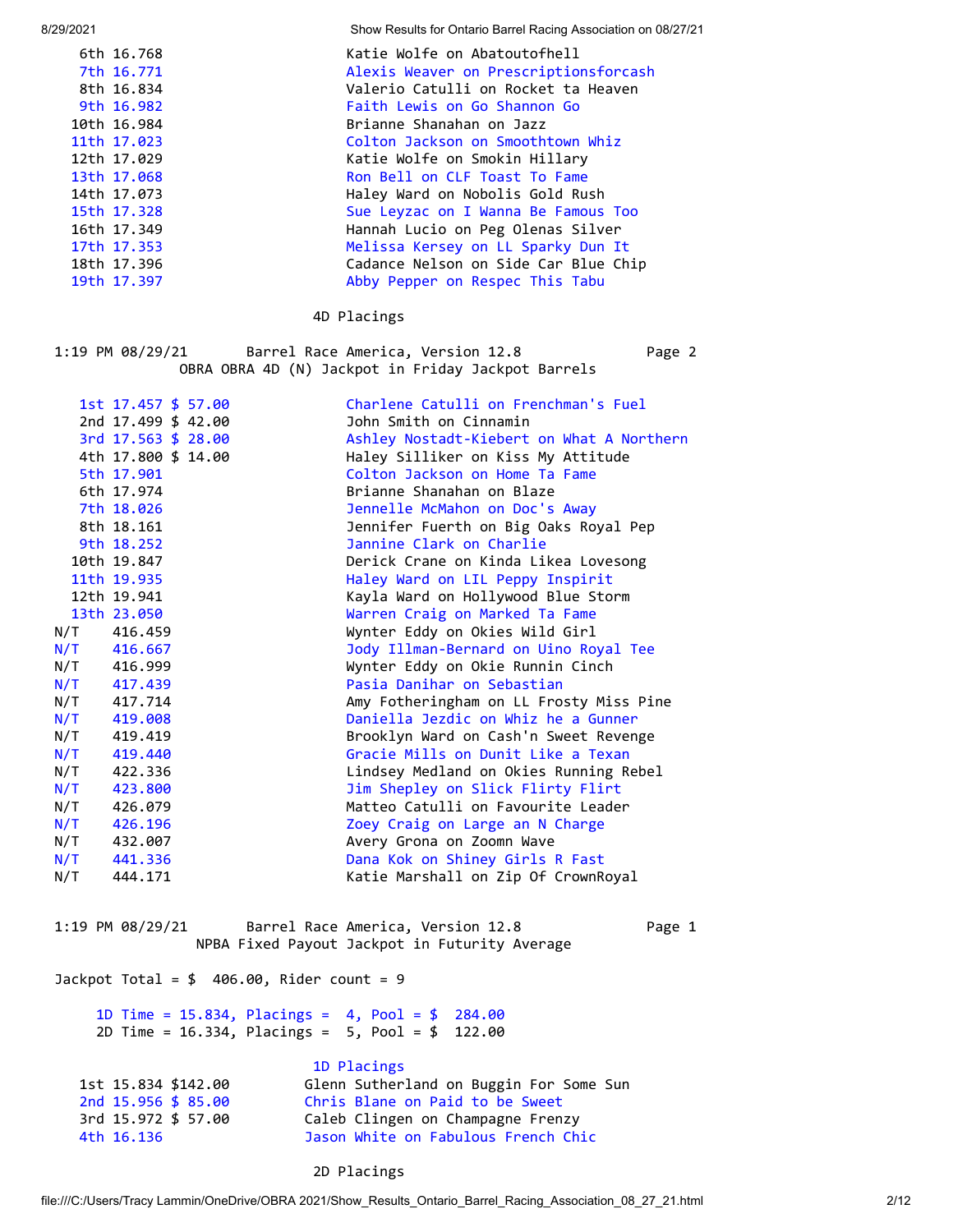8/29/2021 Show Results for Ontario Barrel Racing Association on 08/27/21

<span id="page-2-1"></span><span id="page-2-0"></span> 1st 16.955 \$ 60.00 Warren Craig on Marked Ta Fame 2nd 18.908 \$ 37.00 Ron Bell on CLF Toast To Fame 3rd 19.576 \$ 25.00 Katie Marshall on Zip Of CrownRoyal 4th 20.147 Amy Fotheringham on LL Frosty Miss Pine 5th 20.953 Glenn Pattison on Ima Smooth Guy 1:19 PM 08/29/21 Barrel Race America, Version 12.8 Page 1 OBRA OBRA (M) Jackpot in Saturday 3-D Poles Paying to 2 placings, Jackpot Total =  $$$  858.00, Rider count = 13 1D Time = 22.703, Placings = 5, Pool = \$ 429.00 2D Time = 23.703, Placings = 1, Pool = \$ 257.40 3D Time = 24.703, Placings = 3, Pool = \$ 171.60 Not Placed = 4 1D Placings 1st 22.703 \$257.00 Abby Pepper on Respec This Tabu 2nd 22.875 \$172.00 Jennifer Charest on TJL Tiny Beau Oto 3rd 23.225 Alexis Weaver on Prescriptionsforcash 4th 23.234 Jody Illman-Bernard on Uino Royal Tee 5th 23.429 Jennelle McMahon on Doc's Away 2D Placings 1st 23.818 \$257.00 Emma Rennie on Make me a Scotch and Solan 3D Placings 1st 25.515 \$103.00 John Smith on Cinnamin 2nd 25.825 \$ 69.00 Olivia Rennie on Lily 3rd 26.462 Brianne Shanahan on Blaze N/T 421.429 Brody Marshall on Pay Me With Pie N/T 421.801 Caitlin Willis on Sheza Fast Okie N/T 422.127 Amber Gregson on Ok Ohla Bambino N/T 427.823 Brianne Shanahan on Jazz 1:19 PM 08/29/21 Barrel Race America, Version 12.8 Page 1 OBRA OBRA 4D (N) Jackpot in Saturday 2-D Rookie Poles Paying to 2 placings, Jackpot Total = \$ 592.00, Rider count = 16 1D Time = 23.631, Placings = 2, Pool = \$ 355.20 2D Time = 24.631, Placings = 11, Pool = \$ 236.80 Not Placed = 3 1D Placings 1st 23.631 \$213.00 Emma Rennie on Make me a Scotch and Solan 2nd 24.109 \$142.00 Charlene Catulli on Frenchman's Fuel 2D Placings 1st 24.636 \$142.00 Cadance Nelson on Side Car Blue Chip<br>
2nd 25.232 \$ 95.00 Olivia Rennie on Lily Olivia Rennie on Lily 3rd 25.449 Hailey O'Brien on Frosty Jessie Olena 4th 25.596 Gracie Mills on Dunit Like a Texan 5th 26.573 Jody Illman-Bernard on Unio Sunthin Speci 6th 26.727 Hannah Lucio on Peg Olenas Silver 7th 26.945 Pasia Danihar on Sebastian 8th 36.589 Lindsey Medland on Okies Runnin Sharp 9th 39.545 Alicia Argent on Blue Reed Drifter 10th 43.716 Kharington Kiebert on Aloha 11th 95.200 Chelsea McIntosh on Taylor Lane Fancy N/T 429.834 Julia Ondis on Susie Q N/T 432.431 Hayden Greenwood on Justa Down Homer N/T 440.044 Sydney Simpraga on Zippy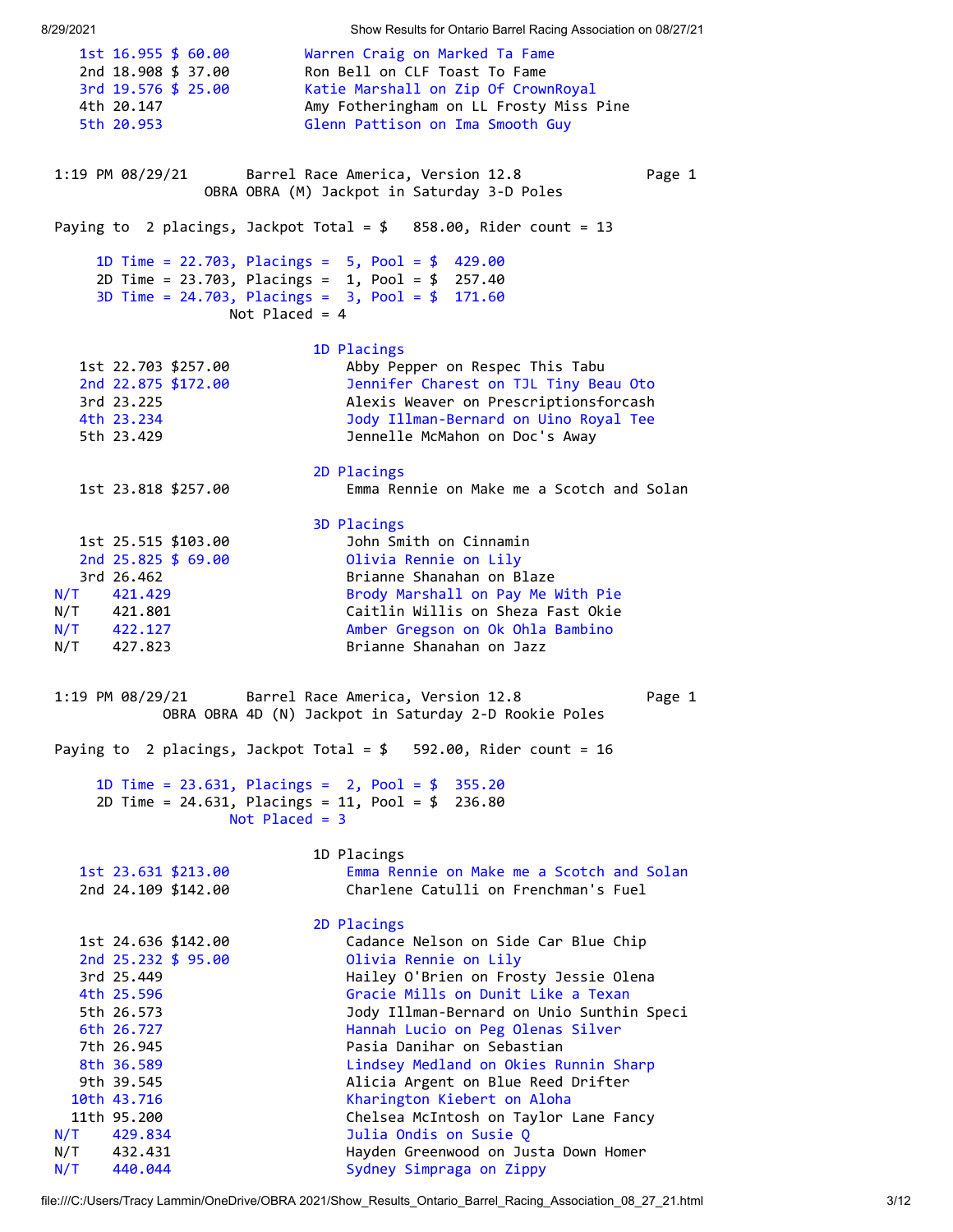<span id="page-3-0"></span>1:19 PM 08/29/21 Barrel Race America, Version 12.8 Page 1 OBRA OBRA (M) Jackpot in Saturday 1st Open 4-D Paying to 6 placings, Jackpot Total = \$ 3020.00, Rider count = 55 1D Time = 15.579, Placings = 9, Pool = \$ 1057.00 2D Time = 16.079, Placings = 7, Pool = \$ 906.00 3D Time = 16.579, Placings = 22, Pool = \$ 604.00 4D Time = 17.579, Placings = 4, Pool = \$ 453.00 Not Placed = 13 1D Placings 1st 15.579 \$296.00 Marg TenHove on Whatever Shes Got 2nd 15.604 \$233.00 Deb Olyschlager on GBA Robin Fame 3rd 15.620 \$190.00 Samantha Sutton on Jay Jay Jet Home 4th 15.698 \$148.00 Wynter Eddy on Okies Wild Girl 5th 15.733 \$106.00 Amber Gregson on Cashy Colours 6th 15.791 \$ 85.00 Brody Marshall on Pay Me With Pie 7th 15.877 Caitlin Willis on Sheza Fast Okie Dwayne Crane on Flawless Frenchman 9th 15.905 Sue Collier on Hurricane Hoss 2D Placings 1st 16.140 \$254.00 Avery Grona on Eyesroyallycute 2nd 16.162 \$199.00 Ashley Nostadt-Kiebert on Okies Sharp Gam 3rd 16.184 \$163.00 Colton Jackson on Smoothtown Whiz 4th 16.338 \$127.00 Jody Illman-Bernard on Uino Royal Tee 5th 16.348 \$ 91.00 Jennifer Charest on TJL Tiny Beau Oto 6th 16.463 \$ 72.00 Ron Bell on CLF Toast To Fame 7th 16.541 Brianne Shanahan on Jazz 3D Placings 1st 16.598 \$151.00 Jim Shepley on Slick Flirty Flirt Tie 16.598 \$151.00 Faith Lewis on Go Shannon Go 3rd 16.636 \$109.00 Melissa Kersey on LL Sparky Dun It 4th 16.705 \$ 85.00 Jenna Mergl on Unio Frenchman 5th 16.796 \$ 60.00 Wynter Eddy on Okie Runnin Cinch 6th 16.812 \$ 48.00 Dana Kok on Shiney Girls R Fast 7th 16.828 Haley Ward on LIL Peppy Inspirit 8th 16.835 Jason White on Fabulous French Chic 9th 16.894 Chris Blane on Famous Rosie Stinson 10th 16.923 Joanne Fisher on Dr Said No Sweets 11th 16.927 **Haley Silliker on Kiss My Attitude**  12th 16.929 TJ Dugdale on Ann's Smokin Cash 13th 16.942 Brent Mergl on LA Trips My Trigger Tie 16.942 Glenn Pattison on Jack 15th 16.961 Jannine Clark on Patches 16th 17.120 Jennelle McMahon on Doc's Away 17th 17.225 Sue Leyzac on I Wanna Be Famous Too 18th 17.251 Katie Wolfe on Smokin Hillary 19th 17.286 **Amber Gregson on Ok Ohla Bambino**  20th 17.299 Abby Pepper on Respec This Tabu 21st 17.443 John Smith on Cinnamin 1:19 PM 08/29/21 Barrel Race America, Version 12.8 Page 2 OBRA OBRA (M) Jackpot in Saturday 1st Open 4-D 22nd 17.469 Matteo Catulli on Favourite Leader 4D Placings 1st 17.780 \$147.00 Charlene Catulli on Frenchman's Fuel 2nd 17.880 \$120.00 Gracie Mills on Dunit Like a Texan 3rd 18.890 \$102.00 Derick Crane on Kinda Likea Lovesong 4th 18.963 \$ 84.00 Jannine Clark on Charlie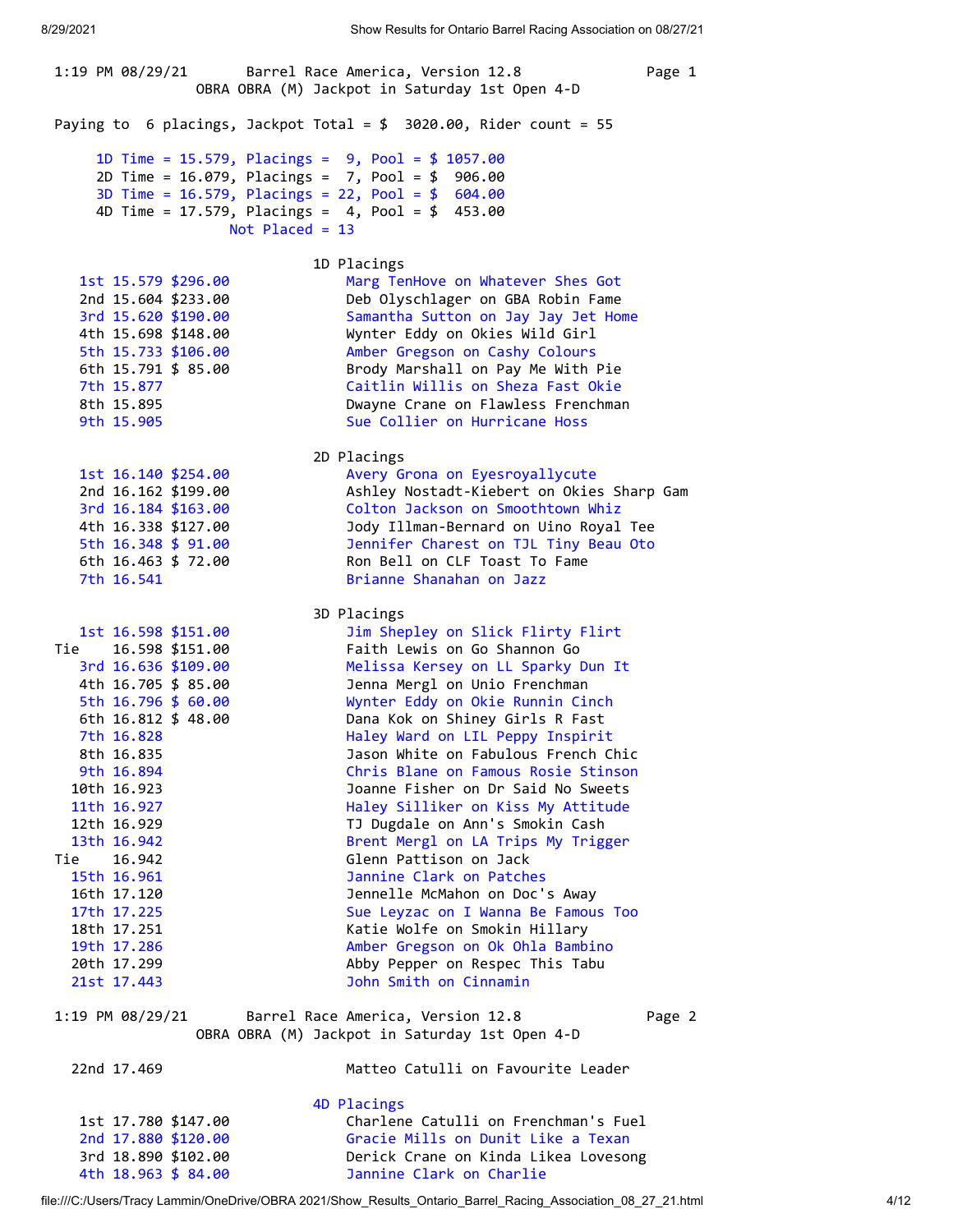<span id="page-4-0"></span>8/29/2021 Show Results for Ontario Barrel Racing Association on 08/27/21 N/T 415.725 Alexis Weaver on Dash Ta Fortunes N/T 415.957 Brody Marshall on Okies Foxy Chick N/T 416.276 Colton Jackson on Home Ta Fame N/T 416.524 Brooklyn Ward on Cash'n Sweet Revenge N/T 416.782 Haley Ward on Nobolis Gold Rush N/T 416.792 Zoey Craig on Large an N Charge N/T 416.879 Kayla Ward on Hopes n Dreams N/T 417.491 Pasia Danihar on Sebastian N/T 417.676 Ashley Gardiner on Streakin Fire Fly N/T 417.867 Glenn Pattison on Ima Smooth Guy N/T 420.087 Lindsey Medland on Okies Running Rebel N/T 428.934 Sydney Simpraga on Zippy N/T 451.602 Jennifer Fuerth on Big Oaks Royal Pep 1:19 PM 08/29/21 Barrel Race America, Version 12.8 Page 1 OBRA OBRA (M) Jackpot in Saturday 2-D Rookie Barrels Paying to 5 placings, Jackpot Total = \$ 556.00, Rider count = 13 1D Time = 16.568, Placings = 6, Pool = \$ 333.60 2D Time = 17.568, Placings = 3, Pool = \$ 222.40 Not Placed = 4 1D Placings 1st 16.568 \$100.00 Emma Rennie on Make me a Scotch and Solan<br>2nd 16.905 \$ 83.00 Pasia Danihar on Sebastian Pasia Danihar on Sebastian 3rd 16.921 \$ 67.00 Hailey O'Brien on Frosty Jessie Olena 4th 16.929 \$ 50.00 Kole Sabila on Nala 5th 16.946 \$ 33.00 Ashley Gardiner on Streakin Fire Fly 6th 17.409 Cadance Nelson on Side Car Blue Chip 2D Placings 1st 18.745 \$ 85.00 Derick Crane on Kinda Likea Lovesong 2nd 25.716 \$ 74.00 Kharington Kiebert on Aloha<br>3rd 27.160 \$ 63.00 Sydney Simpraga on Zippy 3rd 27.160 \$ 63.00 Sydney Simpraga on Zippy N/T 417.383 Gracie Mills on Dunit Like a Texan N/T 417.534 Hannah Lucio on Peg Olenas Silver N/T 417.925 Olivia Rennie on Lily N/T 418.273 Madison Ciglen on Sheilwin Tivio Belle 1:19 PM 08/29/21 Barrel Race America, Version 12.8 Page 1 OBRA OBRA 4D (N) Jackpot in Saturday 2nd Open 4-D Paying to 6 placings, Jackpot Total =  $$3140.00$ , Rider count = 60 1D Time = 15.391, Placings = 8, Pool = \$ 1099.00 2D Time = 15.891, Placings = 14, Pool = \$ 942.00 3D Time = 16.391, Placings = 22, Pool = \$ 628.00 4D Time = 17.391, Placings = 7, Pool = \$ 471.00 Not Placed = 9 1D Placings 1st 15.391 \$308.00 Amber Gregson on Cashy Colours 2nd 15.501 \$242.00 Deb Olyschlager on GBA Robin Fame 3rd 15.558 \$198.00 Sue Collier on Hurricane Hoss 4th 15.594 \$154.00 Kayla Ward on Holey Foose 5th 15.719 \$110.00 Jenna Mergl on Unio Frenchman 6th 15.774 \$ 44.00 Brooklyn Ward on Cash'n Sweet Revenge Tie 15.774 \$ 44.00 Caitlin Willis on Sheza Fast Okie 8th 15.833 Wynter Eddy on Okie Runnin Cinch 2D Placings

<span id="page-4-1"></span>1st 15.900 \$264.00 Alexis Weaver on Dash Ta Fortunes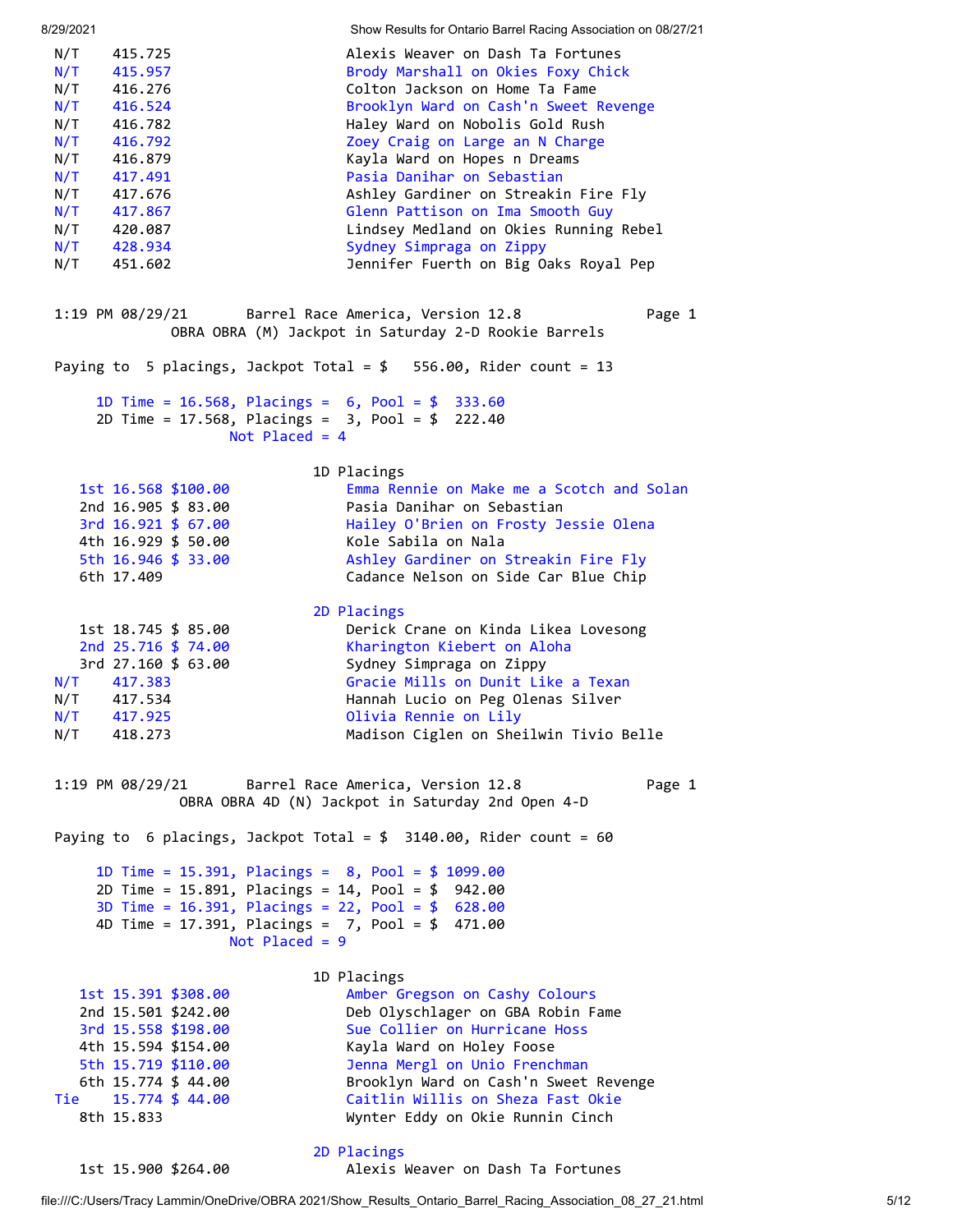2nd 15.940 \$207.00 Faith Lewis on Go Shannon Go Chris Blane on Paid to be Sweet 4th 16.005 \$132.00 Glenn Sutherland on Buggin For Some Sun 5th 16.015 \$ 94.00 Brody Marshall on Pay Me With Pie 6th 16.017 \$ 75.00 Amber Gregson on Ok Ohla Bambino 7th 16.109 Jody Illman-Bernard on Uino Royal Tee 8th 16.137 Colton Jackson on Smoothtown Whiz 9th 16.225 Katie Wolfe on Abatoutofhell 10th 16.259 Abby Pepper on Respec This Tabu 11th 16.345 Pasia Danihar on Sebastian 12th 16.356 Krista McNea on Blue J Gun Corona 13th 16.360 TJ Dugdale on Ann's Smokin Cash 14th 16.375 Colton Jackson on Home Ta Fame 3D Placings 1st 16.420 \$176.00 Dwayne Crane on Flawless Frenchman 2nd 16.422 \$138.00 Zoey Craig on Large an N Charge 3rd 16.484 \$113.00 Sue Leyzac on I Wanna Be Famous Too<br>4th 16.504 \$ 88.00 Jennifer Charest on TJL Tiny Beau O Jennifer Charest on TJL Tiny Beau Oto 5th 16.595 \$ 63.00 Abby Pepper on Got to be Nice 6th 16.610 \$ 50.00 Caleb Clingen on Champagne Frenzy 7th 16.616 Jennelle McMahon on Doc's Away 8th 16.630 Brent Mergl on LA Trips My Trigger 9th 16.747 **Avery Grona on Eyesroyallycute**  10th 16.749 Katie Wolfe on Smokin Hillary 11th 16.770 Jannine Clark on Patches 12th 16.811 Haley Silliker on Kiss My Attitude 13th 16.839 Haley Ward on LIL Peppy Inspirit 14th 16.926 Katie Marshall on Zip Of CrownRoyal 15th 16.932 Dana Kok on Shiney Girls R Fast 1:19 PM 08/29/21 Barrel Race America, Version 12.8 Page 2 OBRA OBRA 4D (N) Jackpot in Saturday 2nd Open 4-D 16th 16.973 Kayla Ward on Hopes n Dreams 17th 16.993 Jim Shepley on Slick Flirty Flirt 18th 16.997 Alexis Weaver on Prescriptionsforcash 19th 17.095 Madison Ciglen on Sheilwin Tivio Belle 20th 17.194 Chris Blane on Famous Rosie Stinson 21st 17.241 Warren Craig on Marked Ta Fame 22nd 17.330 John Smith on Cinnamin 4D Placings 1st 17.703 \$132.00 Amy Fotheringham on LL Frosty Miss Pine 2nd 17.704 \$104.00 Charlene Catulli on Frenchman's Fuel 3rd 17.873 \$ 85.00 Melissa Kersey on LL Sparky Dun It 4th 18.005 \$ 66.00 Glenn Pattison on Jack 5th 18.051 \$ 47.00 Jennifer Fuerth on Big Oaks Royal Pep 6th 18.191 \$ 38.00 Matteo Catulli on Favourite Leader 7th 18.891 Valerio Catulli on Rocket ta Heaven N/T 415.864 Brody Marshall on Okies Foxy Chick N/T 416.256 Ashley Nostadt-Kiebert on Okies Sharp Gam N/T 416.264 Haley Ward on Nobolis Gold Rush N/T 416.492 Wynter Eddy on Okies Wild Girl N/T 416.531 Marg TenHove on Whatever Shes Got N/T 416.579 Avery Grona on Zoomn Wave N/T 417.396 Joanne Fisher on Dr Said No Sweets N/T 423.126 Lindsey Medland on Okies Running Rebel N/T 426.810 Samantha Sutton on Jay Jay Jet Home

<span id="page-5-0"></span>1:19 PM 08/29/21 Barrel Race America, Version 12.8 Page 1 OBRA OBRA (M) Jackpot in Saturday 3-D Youth Barrels

Paying to 6 placings, Jackpot Total = \$ 1292.00, Rider count = 37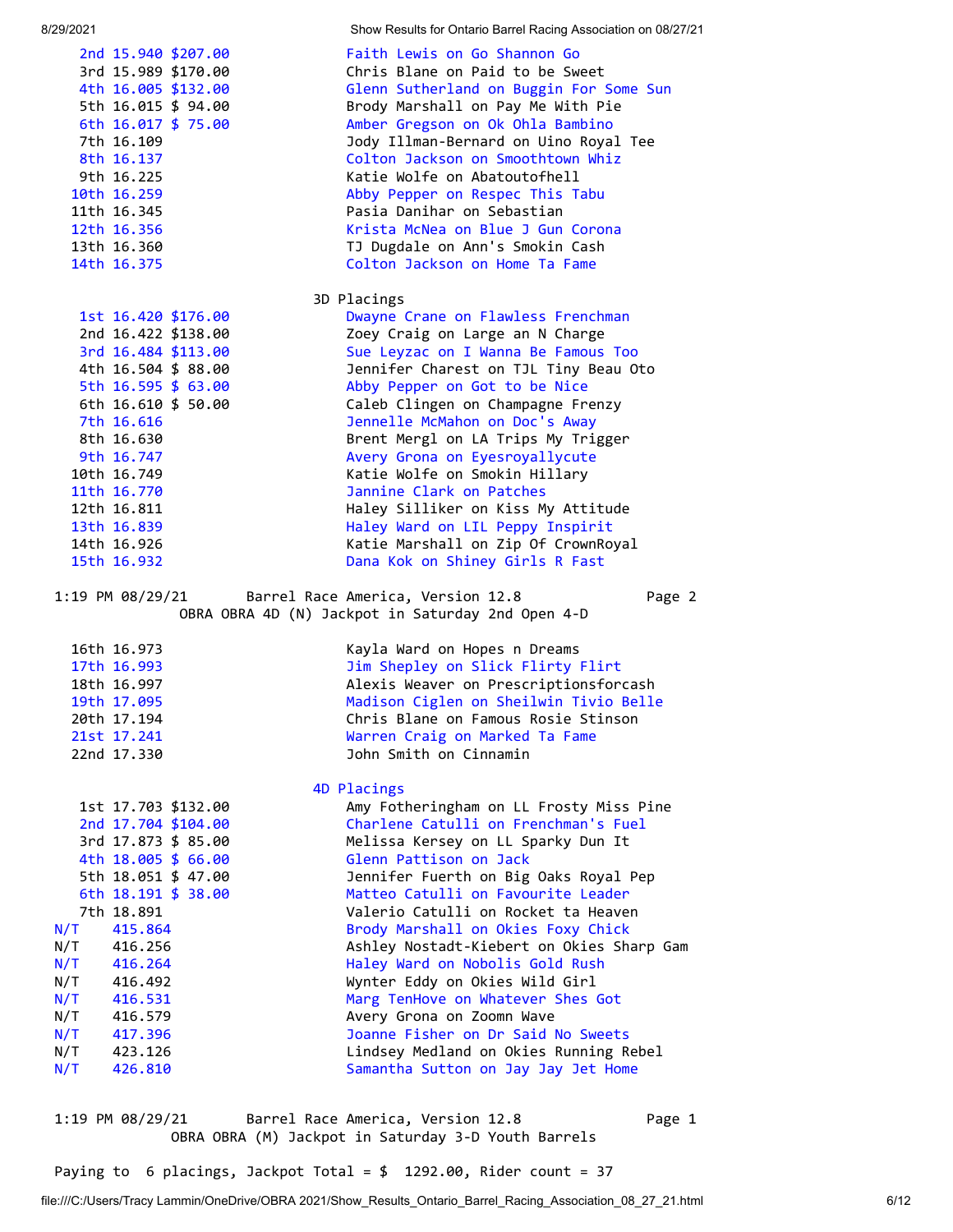<span id="page-6-0"></span>

|                                            | 1D Time = 15.391, Placings = $9$ , Pool = \$ 646.00                |
|--------------------------------------------|--------------------------------------------------------------------|
|                                            | 2D Time = $16.391$ , Placings = $16$ , Pool = $$387.60$            |
|                                            | 3D Time = 17.391, Placings = $5$ , Pool = \$ 258.40                |
| Not Placed = $7$                           |                                                                    |
|                                            |                                                                    |
|                                            | 1D Placings                                                        |
| 1st 15.391 \$181.00                        | Amber Gregson on Cashy Colours                                     |
| 2nd 15.594 \$142.00<br>3rd 15.719 \$116.00 | Kayla Ward on Holey Foose<br>Jenna Mergl on Unio Frenchman         |
| 4th 15.774 \$ 90.00                        | Brooklyn Ward on Cash'n Sweet Revenge                              |
| 5th 15.900 \$ 65.00                        | Alexis Weaver on Dash Ta Fortunes                                  |
| 6th 15.940 \$ 52.00                        | Faith Lewis on Go Shannon Go                                       |
| 7th 16.017                                 | Amber Gregson on Ok Ohla Bambino                                   |
| 8th 16.225                                 | Katie Wolfe on Abatoutofhell                                       |
| 9th 16.259                                 | Abby Pepper on Respec This Tabu                                    |
|                                            |                                                                    |
|                                            | 2D Placings                                                        |
| 1st 16.422 \$109.00                        | Zoey Craig on Large an N Charge                                    |
| 2nd $16.540 \text{ } $85.00$               | Samantha Sutton on Jay Jay Jet Home                                |
| 3rd 16.616 \$ 70.00                        | Jennelle McMahon on Doc's Away                                     |
| 4th 16.747 \$ 54.00                        | Avery Grona on Eyesroyallycute                                     |
| 5th 16.749 \$ 39.00                        | Katie Wolfe on Smokin Hillary                                      |
| 6th 16.811 \$ 31.00                        | Haley Silliker on Kiss My Attitude                                 |
| 7th 16.839                                 | Haley Ward on LIL Peppy Inspirit                                   |
| 8th 16.973                                 | Kayla Ward on Hopes n Dreams                                       |
| 9th 16.997                                 | Alexis Weaver on Prescriptionsforcash                              |
| 10th 17.078                                | Kole Sabila on Nala                                                |
| 11th 17.095                                | Madison Ciglen on Sheilwin Tivio Belle                             |
| 12th 17.110                                | Emma Rennie on Make me a Scotch and Solan                          |
| 13th 17.186                                | Matteo Catulli on Frenchman's Fuel                                 |
| 14th 17.230                                | Brianne Shanahan on Jazz                                           |
| 15th 17.241                                | Hannah Lucio on Peg Olenas Silver                                  |
| 16th 17.272                                | Cadance Nelson on Side Car Blue Chip                               |
|                                            | 3D Placings                                                        |
| 1st 17.419 \$ 76.00                        | Matteo Catulli on Favourite Leader                                 |
| 2nd 17.672 \$ 61.00                        | Olivia Rennie on Lily                                              |
| 3rd 17.689 \$ 51.00                        | Gracie Mills on Dunit Like a Texan                                 |
| 4th 18.016 \$ 40.00                        | Dane Dugdale on Sparks a Flying                                    |
| 5th 23.509 \$ 30.00                        | Sydney Simpraga on Zippy                                           |
| N/T<br>416.264                             | Haley Ward on Nobolis Gold Rush                                    |
| N/T<br>416.579                             | Avery Grona on Zoomn Wave                                          |
| N/T<br>416.692                             | Hailey O'Brien on Frosty Jessie Olena                              |
| N/T<br>417.189                             | Abby Pepper on Got to be Nice                                      |
| N/T<br>417.213                             | Kayla Ward on Hollywood Blue Storm                                 |
| N/T<br>418.579                             | Brianne Shanahan on Blaze                                          |
| N/T<br>426.724                             | Pasia Danihar on Sebastian                                         |
|                                            |                                                                    |
| 1:19 PM 08/29/21                           | Barrel Race America, Version 12.8<br>Page 1                        |
|                                            | OBRA OBRA (M) Jackpot in Saturday 3-D Senior Barrels               |
|                                            |                                                                    |
|                                            | Paying to 3 placings, Jackpot Total = $$$ 892.00, Rider count = 12 |
|                                            |                                                                    |
|                                            | 1D Time = $15.501$ , Placings = $5$ , Pool = $$446.00$             |
|                                            | 2D Time = $16.501$ , Placings = $4$ , Pool = $$267.60$             |
|                                            | 3D Time = $17.501$ , Placings = $2$ , Pool = \$ 178.40             |
| Not Placed = $1$                           |                                                                    |
|                                            |                                                                    |
|                                            | 1D Placings                                                        |
| 1st 15.501 \$223.00                        | Deb Olyschlager on GBA Robin Fame                                  |
| 2nd 15.558 \$134.00                        | Sue Collier on Hurricane Hoss                                      |
| 3rd 16.005 \$ 89.00                        | Glenn Sutherland on Buggin For Some Sun                            |
| 4th 16.420                                 | Dwayne Crane on Flawless Frenchman                                 |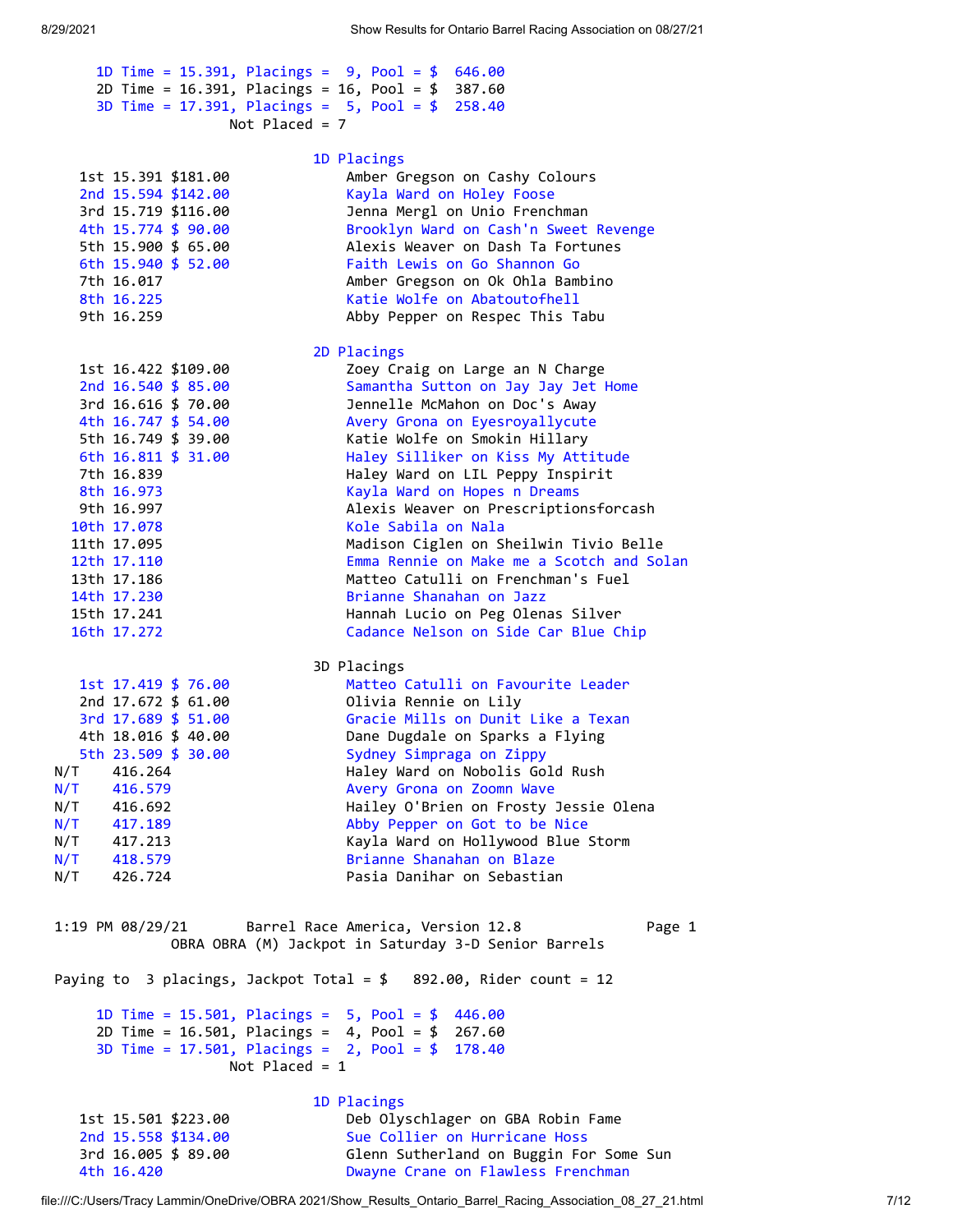<span id="page-7-2"></span><span id="page-7-1"></span><span id="page-7-0"></span>8/29/2021 Show Results for Ontario Barrel Racing Association on 08/27/21 5th 16.484 Sue Leyzac on I Wanna Be Famous Too 2D Placings 1st 16.630 \$134.00 Brent Mergl on LA Trips My Trigger 2nd 16.993 \$ 80.00 Jim Shepley on Slick Flirty Flirt 3rd 17.241 \$ 54.00 Warren Craig on Marked Ta Fame 4th 17.330 John Smith on Cinnamin 3D Placings 1st 17.703 \$107.00 Amy Fotheringham on LL Frosty Miss Pine Glenn Pattison on Jack N/T 416.531 Marg TenHove on Whatever Shes Got 1:19 PM 08/29/21 Barrel Race America, Version 12.8 Page 1 OBRA Fixed Payout Jackpot in Saturday 2-D Futurity (1st Go) Jackpot Total =  $$ 812.00$ , Rider count = 9 1D Time = 15.920, Placings = 5, Pool = \$ 568.00 2D Time = 16.920, Placings = 4, Pool = \$ 244.00 1D Placings 1st 15.920 \$284.00 Glenn Sutherland on Buggin For Some Sun 2nd 15.970 \$170.00 Chris Blane on Paid to be Sweet 3rd 16.209 \$114.00 Jason White on Fabulous French Chic 10.209 PII4.00<br>4th 16.291 Caleb Clingen on Champagne Frenzy 5th 16.342 Ron Bell on CLF Toast To Fame 2D Placings 1st 17.248 \$122.00 Warren Craig on Marked Ta Fame 2nd 21.204 \$ 73.00 Glenn Pattison on Ima Smooth Guy 3rd 21.501 \$ 49.00 Katie Marshall on Zip Of CrownRoyal 4th 22.599 Amy Fotheringham on LL Frosty Miss Pine 1:19 PM 08/29/21 Barrel Race America, Version 12.8 Page 1 OBRA Fixed Payout Jackpot in Saturday 2-D Derby Sidepot Jackpot Total =  $$ 120.00$ , Rider count = 6 1D Time = 16.137, Placings = 1, Pool = \$ 60.00 2D Time = 16.637, Placings = 4, Pool = \$ 60.00 Not Placed = 1 1D Placings 1st 16.137 \$ 60.00 Colton Jackson on Smoothtown Whiz 2D Placings 1st 16.749 \$ 36.00 Katie Wolfe on Smokin Hillary 2nd 16.993 \$ 24.00 Jim Shepley on Slick Flirty Flirt 3rd 17.873 Melissa Kersey on LL Sparky Dun It external of the Melissa Kersey on LL S<br>4th 18.005 Glenn Pattison on Jack N/T 416.579 Avery Grona on Zoomn Wave 1:19 PM 08/29/21 Barrel Race America, Version 12.8 Page 1 OBRA OBRA (M) Jackpot in Sunday Open 3-D Poles Paying to 4 placings, Jackpot Total =  $$842.00$ , Rider count = 12 1D Time = 20.954, Placings = 2, Pool = \$ 547.30 2D Time = 21.954, Placings = 0, Pool = \$ 0.00 3D Time = 22.954, Placings = 5, Pool = \$ 294.70 Not Placed = 5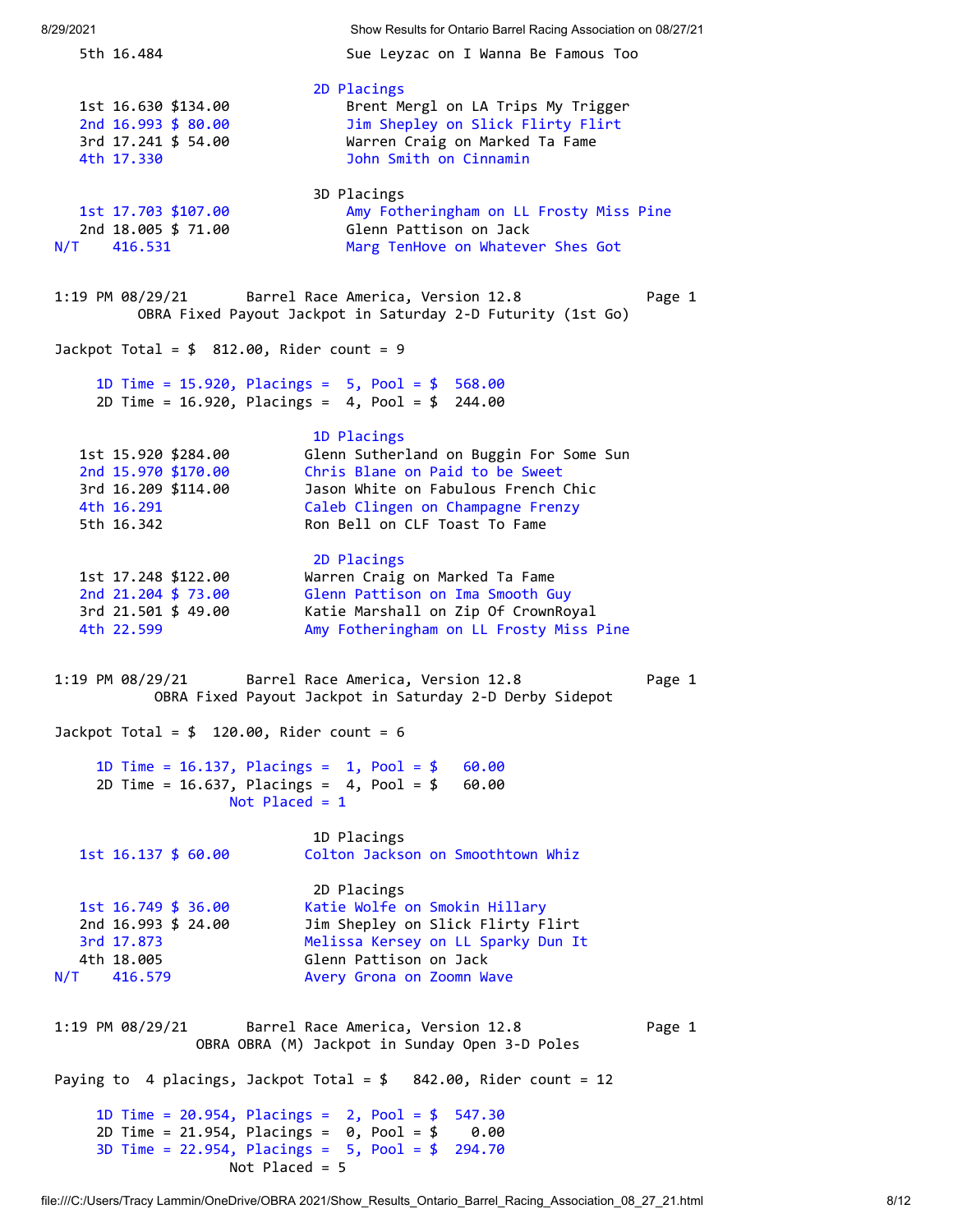<span id="page-8-0"></span> 1D Placings 1st 20.954 \$301.00 Amber Gregson on Ok Ohla Bambino 2nd 21.512 \$246.00 Brody Marshall on Pay Me With Pie 3D Placings 1st 22.968 \$118.00 Jennelle McMahon on Doc's Away 2nd 24.844 \$ 88.00 Ashley Nostadt-Kiebert on What A Northern 3rd 24.952 \$ 59.00 John Smith on Cinnamin 4th 27.696 \$ 29.00 Brianne Shanahan on Blaze 5th 32.914 Sydney Simpraga on Zippy N/T 422.566 Caitlin Willis on Sheza Fast Okie N/T 423.562 Jody Illman-Bernard on Uino Royal Tee N/T 424.075 Alexis Weaver on Prescriptionsforcash N/T 426.652 Brianne Shanahan on Jazz N/T 427.192 Abby Pepper on Respec This Tabu 1:19 PM 08/29/21 Barrel Race America, Version 12.8 Page 1 OBRA OBRA (M) Jackpot in Sunday Rookie 2-D Poles Paying to 4 placings, Jackpot Total = \$ 520.00, Rider count = 10 1D Time = 24.285, Placings = 1, Pool = \$ 312.00 2D Time = 25.285, Placings = 4, Pool = \$ 208.00 Not Placed = 5 1D Placings 1st 24.285 \$312.00 Cadance Nelson on Side Car Blue Chip 2D Placings 1st 25.965 \$ 83.00 Jody Illman-Bernard on Unio Sunthin Speci 2nd 31.956 \$ 62.00 Sydney Simpraga on Zippy 3rd 33.424 \$ 42.00 Lindsey Medland on Okies Runnin Sharp 4th 53.201 \$ 21.00 Julia Ondis on Susie Q N/T 423.657 Charlene Catulli on Frenchman's Fuel N/T 426.463 Gracie Mills on Dunit Like a Texan N/T 431.527 Hailey O'Brien on Frosty Jessie Olena N/T 443.803 Kharington Kiebert on Aloha N/T 446.454 Pasia Danihar on Sebastian 1:19 PM 08/29/21 Barrel Race America, Version 12.8 Page 1 OBRA OBRA (M) Jackpot in Sunday Rookie 2-D Barrels Paying to 4 placings, Jackpot Total =  $$568.00$ , Rider count = 14 1D Time = 16.439, Placings = 2, Pool = \$ 340.80 2D Time = 17.439, Placings = 7, Pool = \$ 227.20 Not Placed = 5 1D Placings 1st 16.439 \$187.00 Ashley Gardiner on Streakin Fire Fly 2nd 16.769 \$153.00 Kole Sabila on Nala 2D Placings 1st 17.653 \$ 91.00 Cadance Nelson on Side Car Blue Chip 2nd 18.772 \$ 68.00 Derick Crane on Kinda Likea Lovesong 3rd 25.036 \$ 45.00 Sydney Simpraga on Zippy 4th 26.335 \$ 23.00 Kharington Kiebert on Aloha 5th 26.827 Alicia Argent on Blue Reed Drifter 6th 32.347 Stacey Vogler on Di Ja Cut On Me 7th 55.590 Chelsea McIntosh on Taylor Lane Fancy N/T 416.528 Hailey O'Brien on Frosty Jessie Olena

<span id="page-8-1"></span>N/T 416.961 Madison Ciglen on Sheilwin Tivio Belle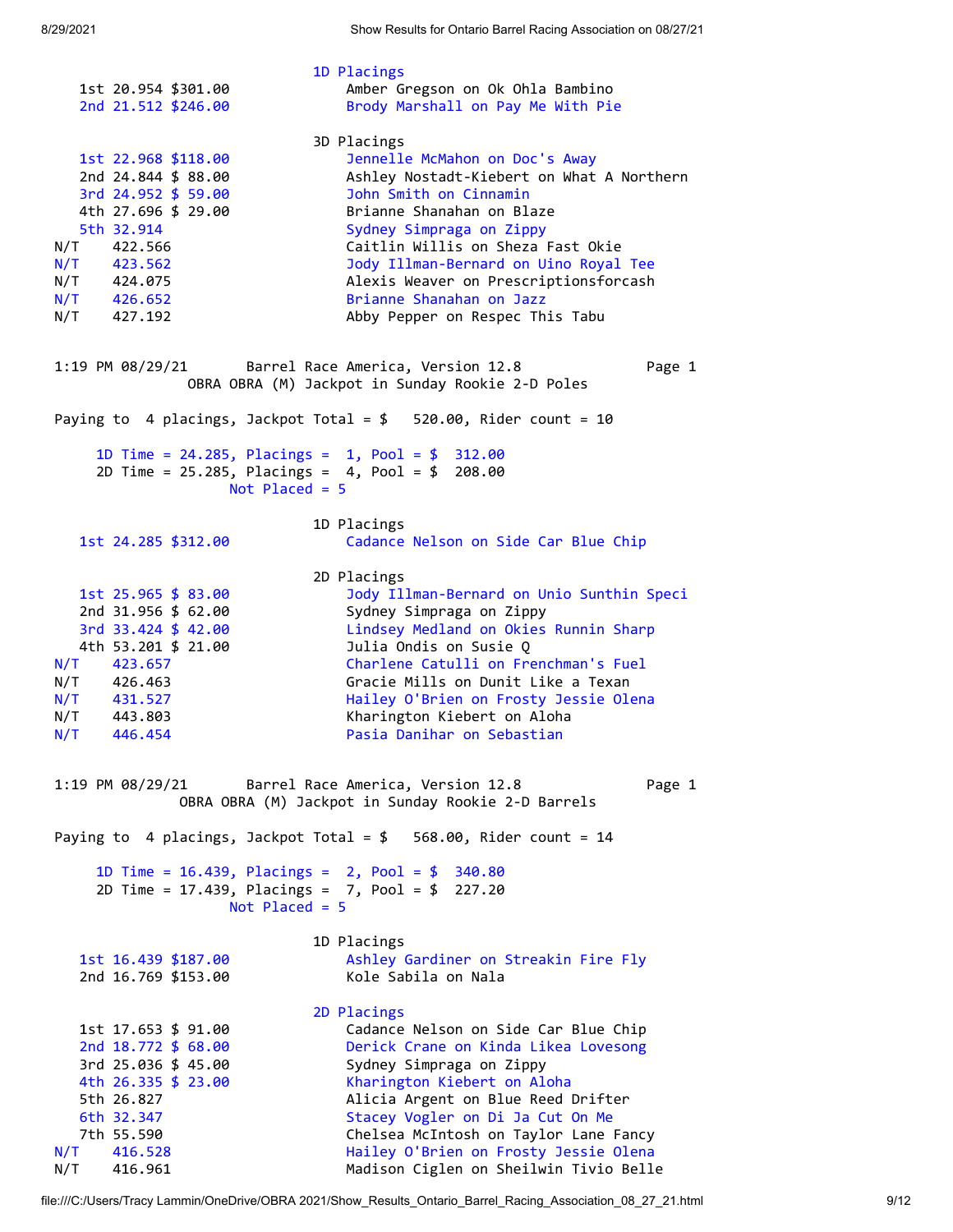<span id="page-9-1"></span><span id="page-9-0"></span>8/29/2021 Show Results for Ontario Barrel Racing Association on 08/27/21 N/T 416.997 Pasia Danihar on Sebastian N/T 417.027 Hannah Lucio on Peg Olenas Silver N/T 418.096 Gracie Mills on Dunit Like a Texan 1:19 PM 08/29/21 Barrel Race America, Version 12.8 Page 1 OBRA Fixed Payout Jackpot in Sunday 2-D Futurity (2nd Go) Jackpot Total =  $$ 812.00$ , Rider count = 9 1D Time = 15.653, Placings = 4, Pool = \$ 568.00 2D Time = 16.653, Placings = 5, Pool = \$ 244.00 1D Placings 1st 15.653 \$284.00 Caleb Clingen on Champagne Frenzy 2nd 15.748 \$170.00 Glenn Sutherland on Buggin For Some Sun 3rd 15.942 \$114.00 Chris Blane on Paid to be Sweet 4th 16.062 Jason White on Fabulous French Chic 2D Placings 1st 16.661 \$122.00 Warren Craig on Marked Ta Fame 2nd 17.650 \$ 73.00 Katie Marshall on Zip Of CrownRoyal 3rd 17.695 \$ 49.00 Amy Fotheringham on LL Frosty Miss Pine 4th 20.702 Glenn Pattison on Ima Smooth Guy 5th 21.474 Ron Bell on CLF Toast To Fame 1:19 PM 08/29/21 Barrel Race America, Version 12.8 Page 1 OBRA OBRA 4D (N) Jackpot in Sunday Open 4-D Barrels Paying to 6 placings, Jackpot Total = \$ 3212.00, Rider count = 63 1D Time = 15.429, Placings = 13, Pool = \$ 1124.20 2D Time = 15.929, Placings = 10, Pool = \$ 963.60 3D Time = 16.429, Placings = 18, Pool = \$ 642.40 4D Time = 17.429, Placings = 9, Pool = \$ 481.80 Not Placed = 13 1D Placings 1st 15.429 \$315.00 Amber Gregson on Cashy Colours 2nd 15.487 \$247.00 Sue Collier on Hurricane Hoss 3rd 15.530 \$202.00 Kayla Ward on Holey Foose 4th 15.563 \$157.00 Brody Marshall on Pay Me With Pie 5th 15.622 \$112.00 Brooklyn Ward on Cash'n Sweet Revenge Caleb Clingen on Champagne Frenzy 7th 15.701 Colton Jackson on Home Ta Fame 8th 15.715 Alexis Weaver on Dash Ta Fortunes 9th 15.716 Samantha Sutton on Jay Jay Jet Home 10th 15.748 Glenn Sutherland on Buggin For Some Sun 11th 15.770 Jenna Mergl on Unio Frenchman 12th 15.776 Caitlin Willis on Sheza Fast Okie 13th 15.789 Deb Olyschlager on GBA Robin Fame 2D Placings 1st 15.942 \$241.00 Chris Blane on Paid to be Sweet Tie 15.942 \$241.00 Dwayne Crane on Flawless Frenchman 3rd 16.062 \$173.00 Jason White on Fabulous French Chic 4th 16.096 \$135.00 Amber Gregson on Ok Ohla Bambino 5th 16.136 \$ 96.00 Wynter Eddy on Okie Runnin Cinch 6th 16.263 \$ 77.00 Daniella Jezdic on KN Perks of Being Fab 7th 16.375 Haley Ward on Nobolis Gold Rush 8th 16.377 Madison Ciglen on Sheilwin Tivio Belle 9th 16.407 Sue Leyzac on I Wanna Be Famous Too 10th 16.411 Brent Mergl on LA Trips My Trigger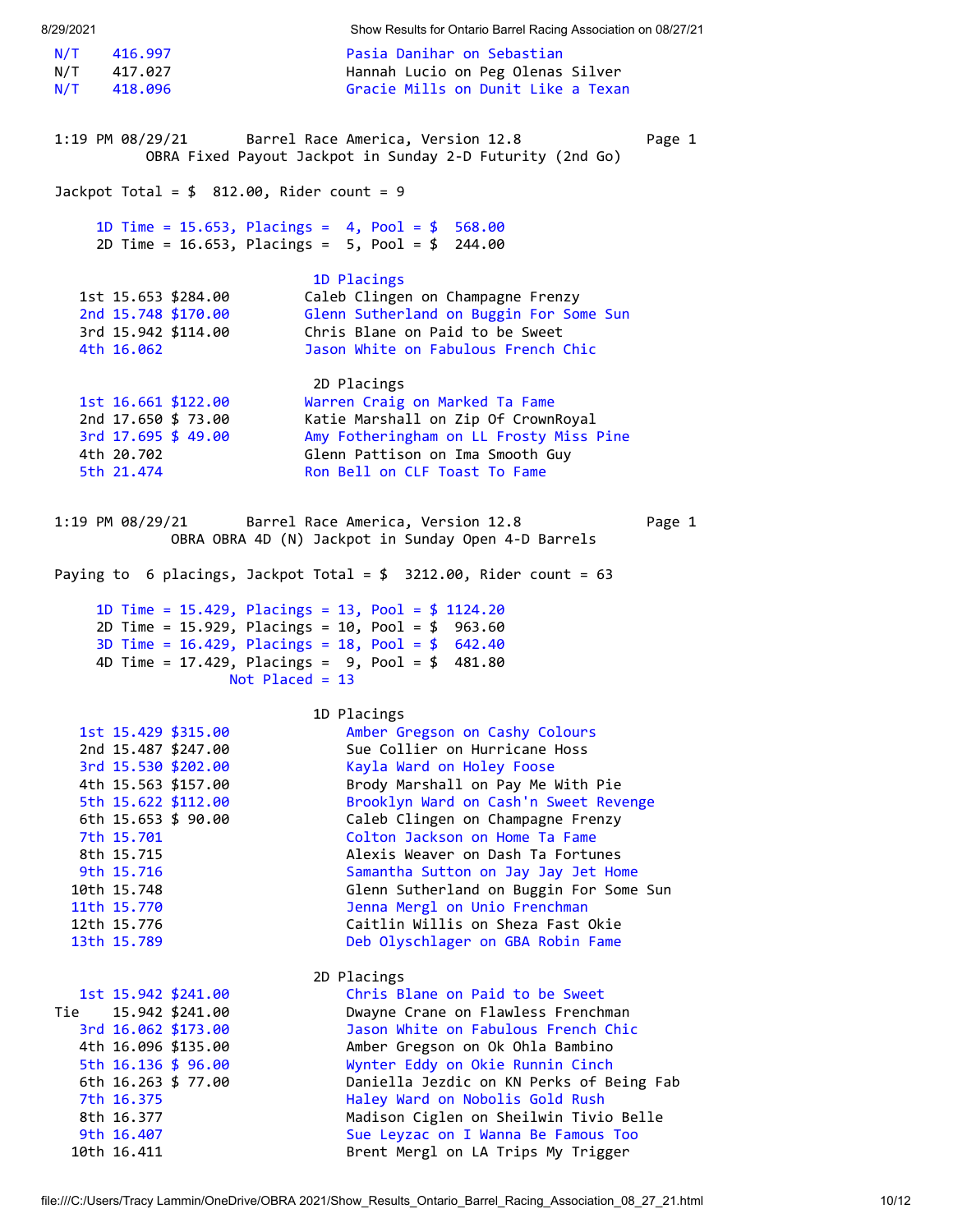8/29/2021 Show Results for Ontario Barrel Racing Association on 08/27/21

| 3D Placings<br>1st 16.471 \$180.00<br>Ashley Nostadt-Kiebert on Okies Sharp Gam<br>2nd 16.551 \$141.00<br>Jody Illman-Bernard on Uino Royal Tee<br>3rd 16.571 \$116.00<br>Matteo Catulli on Favourite Leader<br>Brianne Shanahan on Jazz<br>4th 16.658 \$ 90.00<br>5th 16.661 \$ 64.00<br>Warren Craig on Marked Ta Fame<br>6th 16.720 \$ 51.00<br>Jim Shepley on Slick Flirty Flirt<br>7th 16.738<br>Haley Silliker on Kiss My Attitude<br>Jennelle McMahon on Doc's Away<br>8th 16.766<br>9th 16.944<br>Haley Ward on LIL Peppy Inspirit<br>Alexis Weaver on Prescriptionsforcash<br>10th 17.028<br>Krista McNea on Blue J Gun Corona<br>11th 17.057<br>Chris Blane on Famous Rosie Stinson<br>12th 17.072<br>Avery Grona on Eyesroyallycute<br>13th 17.130<br>John Smith on Cinnamin<br>14th 17.205 |                  |  |  |  |
|--------------------------------------------------------------------------------------------------------------------------------------------------------------------------------------------------------------------------------------------------------------------------------------------------------------------------------------------------------------------------------------------------------------------------------------------------------------------------------------------------------------------------------------------------------------------------------------------------------------------------------------------------------------------------------------------------------------------------------------------------------------------------------------------------------|------------------|--|--|--|
|                                                                                                                                                                                                                                                                                                                                                                                                                                                                                                                                                                                                                                                                                                                                                                                                        |                  |  |  |  |
|                                                                                                                                                                                                                                                                                                                                                                                                                                                                                                                                                                                                                                                                                                                                                                                                        |                  |  |  |  |
|                                                                                                                                                                                                                                                                                                                                                                                                                                                                                                                                                                                                                                                                                                                                                                                                        |                  |  |  |  |
|                                                                                                                                                                                                                                                                                                                                                                                                                                                                                                                                                                                                                                                                                                                                                                                                        |                  |  |  |  |
|                                                                                                                                                                                                                                                                                                                                                                                                                                                                                                                                                                                                                                                                                                                                                                                                        |                  |  |  |  |
|                                                                                                                                                                                                                                                                                                                                                                                                                                                                                                                                                                                                                                                                                                                                                                                                        |                  |  |  |  |
|                                                                                                                                                                                                                                                                                                                                                                                                                                                                                                                                                                                                                                                                                                                                                                                                        |                  |  |  |  |
|                                                                                                                                                                                                                                                                                                                                                                                                                                                                                                                                                                                                                                                                                                                                                                                                        |                  |  |  |  |
|                                                                                                                                                                                                                                                                                                                                                                                                                                                                                                                                                                                                                                                                                                                                                                                                        |                  |  |  |  |
|                                                                                                                                                                                                                                                                                                                                                                                                                                                                                                                                                                                                                                                                                                                                                                                                        |                  |  |  |  |
|                                                                                                                                                                                                                                                                                                                                                                                                                                                                                                                                                                                                                                                                                                                                                                                                        |                  |  |  |  |
|                                                                                                                                                                                                                                                                                                                                                                                                                                                                                                                                                                                                                                                                                                                                                                                                        |                  |  |  |  |
|                                                                                                                                                                                                                                                                                                                                                                                                                                                                                                                                                                                                                                                                                                                                                                                                        |                  |  |  |  |
|                                                                                                                                                                                                                                                                                                                                                                                                                                                                                                                                                                                                                                                                                                                                                                                                        |                  |  |  |  |
| 1:19 PM 08/29/21<br>Barrel Race America, Version 12.8<br>Page 2                                                                                                                                                                                                                                                                                                                                                                                                                                                                                                                                                                                                                                                                                                                                        |                  |  |  |  |
| OBRA OBRA 4D (N) Jackpot in Sunday Open 4-D Barrels                                                                                                                                                                                                                                                                                                                                                                                                                                                                                                                                                                                                                                                                                                                                                    |                  |  |  |  |
| 15th 17.218<br>Jannine Clark on Patches                                                                                                                                                                                                                                                                                                                                                                                                                                                                                                                                                                                                                                                                                                                                                                |                  |  |  |  |
| Kayla Ward on Hopes n Dreams<br>16th 17.226                                                                                                                                                                                                                                                                                                                                                                                                                                                                                                                                                                                                                                                                                                                                                            |                  |  |  |  |
| Julia Adams on Whizheagunner<br>17th 17.309                                                                                                                                                                                                                                                                                                                                                                                                                                                                                                                                                                                                                                                                                                                                                            |                  |  |  |  |
| Charlene Catulli on Frenchman's Fuel<br>18th 17.378                                                                                                                                                                                                                                                                                                                                                                                                                                                                                                                                                                                                                                                                                                                                                    |                  |  |  |  |
| 4D Placings                                                                                                                                                                                                                                                                                                                                                                                                                                                                                                                                                                                                                                                                                                                                                                                            |                  |  |  |  |
| Amy Fotheringham on LL Frosty Miss Pine<br>1st 17.528 \$135.00                                                                                                                                                                                                                                                                                                                                                                                                                                                                                                                                                                                                                                                                                                                                         |                  |  |  |  |
| 2nd 17.631 \$106.00<br>Melissa Kersey on LL Sparky Dun It                                                                                                                                                                                                                                                                                                                                                                                                                                                                                                                                                                                                                                                                                                                                              |                  |  |  |  |
| Katie Marshall on Zip Of CrownRoyal<br>3rd 17.650 \$ 87.00                                                                                                                                                                                                                                                                                                                                                                                                                                                                                                                                                                                                                                                                                                                                             |                  |  |  |  |
| Jannine Clark on Charlie<br>4th 18.226 \$ 67.00                                                                                                                                                                                                                                                                                                                                                                                                                                                                                                                                                                                                                                                                                                                                                        |                  |  |  |  |
| 5th 18.595 \$ 48.00<br>Jennifer Fuerth on Big Oaks Royal Pep                                                                                                                                                                                                                                                                                                                                                                                                                                                                                                                                                                                                                                                                                                                                           |                  |  |  |  |
| 6th 20.586 \$ 39.00<br>Lindsey Medland on Okies Running Rebel                                                                                                                                                                                                                                                                                                                                                                                                                                                                                                                                                                                                                                                                                                                                          |                  |  |  |  |
| 7th 20.702<br>Glenn Pattison on Ima Smooth Guy                                                                                                                                                                                                                                                                                                                                                                                                                                                                                                                                                                                                                                                                                                                                                         |                  |  |  |  |
| 8th 21.474<br>Ron Bell on CLF Toast To Fame                                                                                                                                                                                                                                                                                                                                                                                                                                                                                                                                                                                                                                                                                                                                                            |                  |  |  |  |
| Sydney Simpraga on Zippy<br>9th 26.152                                                                                                                                                                                                                                                                                                                                                                                                                                                                                                                                                                                                                                                                                                                                                                 |                  |  |  |  |
| Colton Jackson on Smoothtown Whiz<br>N/T<br>408.391                                                                                                                                                                                                                                                                                                                                                                                                                                                                                                                                                                                                                                                                                                                                                    |                  |  |  |  |
| Marg TenHove on Whatever Shes Got<br>$N/T$ 415.612                                                                                                                                                                                                                                                                                                                                                                                                                                                                                                                                                                                                                                                                                                                                                     |                  |  |  |  |
| $N/T$ 415.908<br>Abby Pepper on Respec This Tabu                                                                                                                                                                                                                                                                                                                                                                                                                                                                                                                                                                                                                                                                                                                                                       |                  |  |  |  |
| $N/T$ 416.327<br>Brody Marshall on Okies Foxy Chick                                                                                                                                                                                                                                                                                                                                                                                                                                                                                                                                                                                                                                                                                                                                                    |                  |  |  |  |
| N/T 416.371<br>Wynter Eddy on Okies Wild Girl                                                                                                                                                                                                                                                                                                                                                                                                                                                                                                                                                                                                                                                                                                                                                          |                  |  |  |  |
| Faith Lewis on Go Shannon Go<br>N/T<br>416.564                                                                                                                                                                                                                                                                                                                                                                                                                                                                                                                                                                                                                                                                                                                                                         |                  |  |  |  |
| Ashley Nostadt-Kiebert on What A Northern<br>N/T<br>416.695                                                                                                                                                                                                                                                                                                                                                                                                                                                                                                                                                                                                                                                                                                                                            |                  |  |  |  |
| Abby Pepper on Got to be Nice<br>N/T<br>416.912                                                                                                                                                                                                                                                                                                                                                                                                                                                                                                                                                                                                                                                                                                                                                        |                  |  |  |  |
| N/T<br>Dana Kok on Shiney Girls R Fast<br>416.975                                                                                                                                                                                                                                                                                                                                                                                                                                                                                                                                                                                                                                                                                                                                                      |                  |  |  |  |
| N/T<br>Pasia Danihar on Sebastian<br>417.024                                                                                                                                                                                                                                                                                                                                                                                                                                                                                                                                                                                                                                                                                                                                                           |                  |  |  |  |
| N/T<br>Zoey Craig on Large an N Charge<br>417.338                                                                                                                                                                                                                                                                                                                                                                                                                                                                                                                                                                                                                                                                                                                                                      |                  |  |  |  |
| Gracie Mills on Dunit Like a Texan<br>N/T<br>418.612                                                                                                                                                                                                                                                                                                                                                                                                                                                                                                                                                                                                                                                                                                                                                   |                  |  |  |  |
| N/T<br>422.634<br>Avery Grona on Zoomn Wave                                                                                                                                                                                                                                                                                                                                                                                                                                                                                                                                                                                                                                                                                                                                                            |                  |  |  |  |
|                                                                                                                                                                                                                                                                                                                                                                                                                                                                                                                                                                                                                                                                                                                                                                                                        |                  |  |  |  |
| Barrel Race America, Version 12.8<br>Page 1<br>$1:19$ PM $08/29/21$<br>OBRA OBRA (M) Jackpot in Sunday 3-D Youth Barrels                                                                                                                                                                                                                                                                                                                                                                                                                                                                                                                                                                                                                                                                               |                  |  |  |  |
|                                                                                                                                                                                                                                                                                                                                                                                                                                                                                                                                                                                                                                                                                                                                                                                                        |                  |  |  |  |
| Paying to 4 placings, Jackpot Total = $$$ 1228.00, Rider count = 33                                                                                                                                                                                                                                                                                                                                                                                                                                                                                                                                                                                                                                                                                                                                    |                  |  |  |  |
| 1D Time = 15.429, Placings = 11, Pool = $$614.00$                                                                                                                                                                                                                                                                                                                                                                                                                                                                                                                                                                                                                                                                                                                                                      |                  |  |  |  |
| 2D Time = $16.429$ , Placings = $10$ , Pool = \$ 368.40                                                                                                                                                                                                                                                                                                                                                                                                                                                                                                                                                                                                                                                                                                                                                |                  |  |  |  |
|                                                                                                                                                                                                                                                                                                                                                                                                                                                                                                                                                                                                                                                                                                                                                                                                        | Not Placed = $7$ |  |  |  |
| 3D Time = $17.429$ , Placings = $5$ , Pool = \$<br>245.60                                                                                                                                                                                                                                                                                                                                                                                                                                                                                                                                                                                                                                                                                                                                              |                  |  |  |  |
|                                                                                                                                                                                                                                                                                                                                                                                                                                                                                                                                                                                                                                                                                                                                                                                                        |                  |  |  |  |
| 1D Placings<br>Amber Gregson on Cashy Colours<br>1st 15.429 \$246.00                                                                                                                                                                                                                                                                                                                                                                                                                                                                                                                                                                                                                                                                                                                                   |                  |  |  |  |

Jenna Mergl on Unio Frenchman

<span id="page-10-0"></span>3rd 15.622 \$123.00 Brooklyn Ward on Cash'n Sweet Revenge<br>4th 15.715 \$ 61.00 Alexis Weaver on Dash Ta Fortunes 4th 15.715 \$ 61.00 Alexis Weaver on Dash Ta Fortunes<br>5th 15.770 5 15.770 10 Jenna Mergl on Unio Frenchman